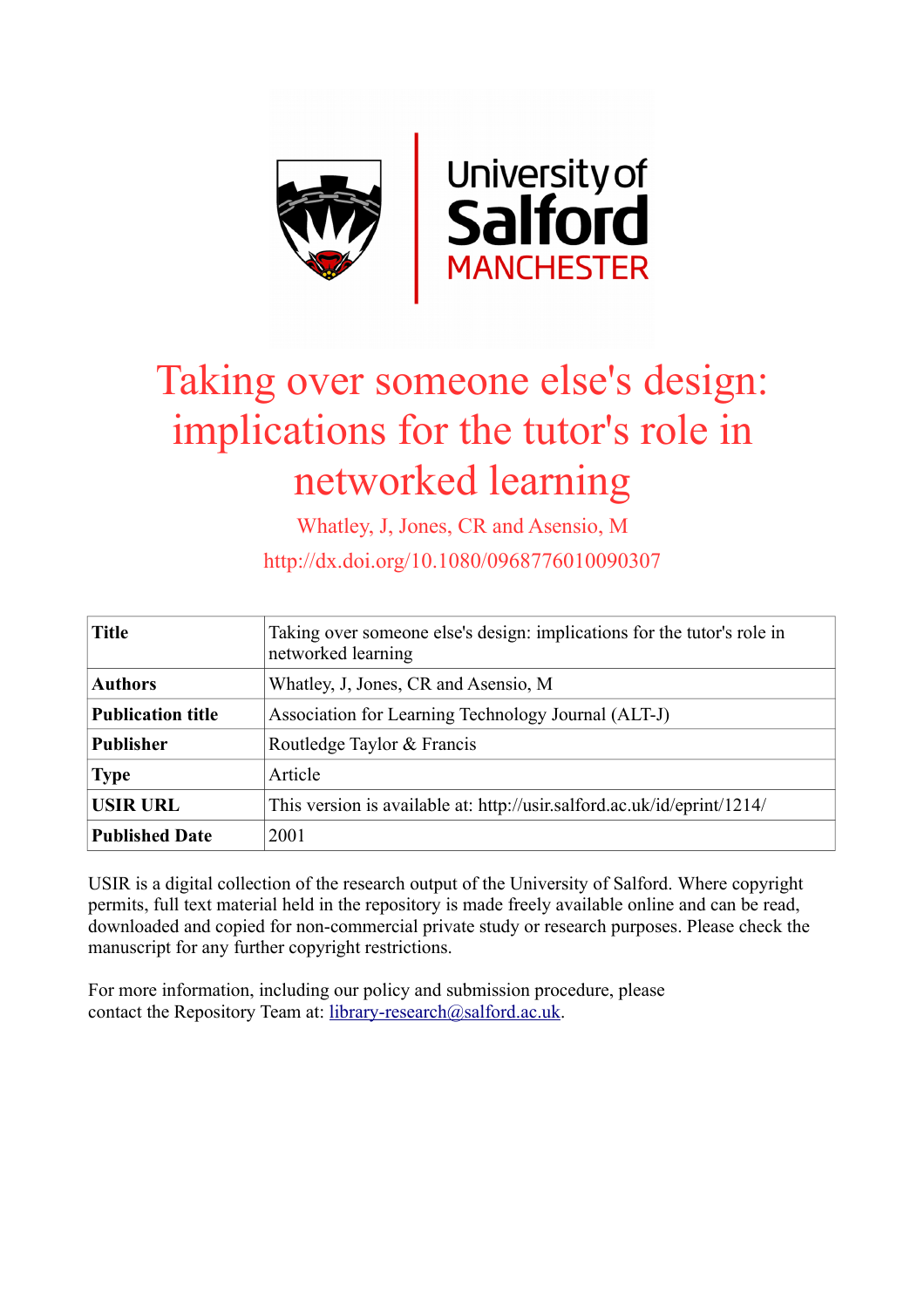# Taking over someone else's design: implications for the tutor's role in networked learning

Mireia Asensio\*, Janice Whatley\*\*, Chris Jones\* \*CSALT, Lancaster University \*\*Information System Institute, University of Salford m.asensio@lancaster.ac.uk j.e.whatley@salford.ac.uk c.r.jones@lancaster.ac.uk

# Abstract

The experience of taking over an already designed Web based course helps us to investigate the claims in the literature about the role that tutors have more generally in networked learning. This paper addresses this issue through a case study and brings together the tutor's experience and her reflective diary as well as the interview data from a JISC/CALT phenomenographic study of tutors' and students' experiences. This particular case study raises issues around the tutors' role, teaching activity, design and the value of content resources and knowledge representation. Finally the paper reflects on the implications for the tutor in this situation and provides suggestions for future practice.

# Introduction

This paper reflects on the experience of a particular tutor taking over a specific course. It is an example of a common situation found in Higher Education (HE) institutions when newly appointed or temporary part-time or full-time staff is hired to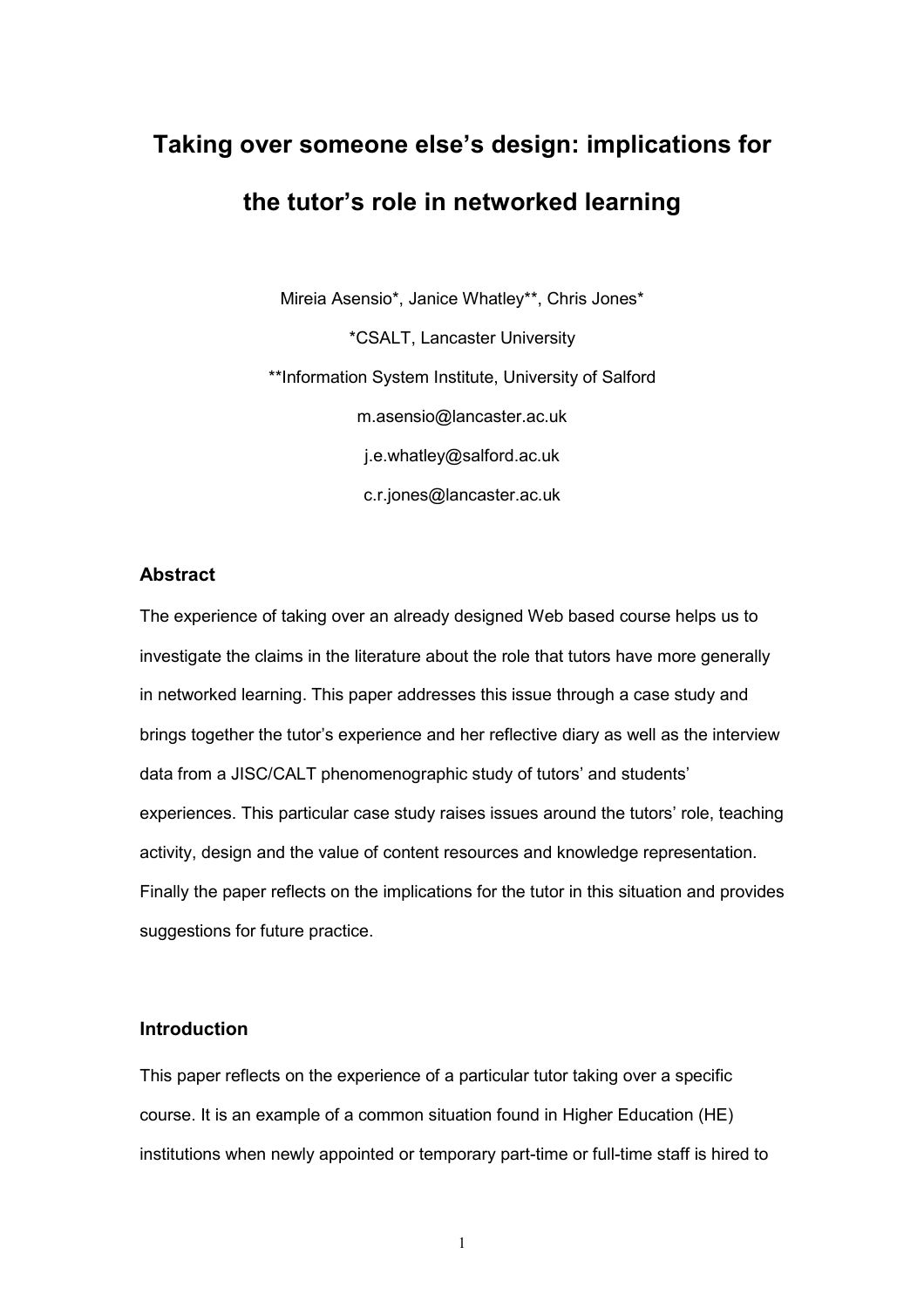teach courses that have been designed and developed by other members of teaching staff. The case study experience of this particular tutor may help us to illuminate the role that tutors have more generally in networked learning environments. For the purpose of clarification, we define networked learning as:

learning in which C&IT is used to promote connections: between one learner and other learners, between learners and tutors; between a learning community and its learning resources

A large part of this particular course was the focus on the connection between learners and the online web learning resources, but there was also a significant element of interaction between learners and tutor and between the learners' themselves occurring online and via face to face events. In this paper we examine the claims in the literature whether the tutor's role in the networked learning environment is qualitatively different to conventional teaching. The paper investigates some current literature in this area and specifically Collins and Berge's (1996) classification of tutor activity. Collins and Berge state four main areas that tutors in networked learning need to pay attention to. These are: pedagogical, social, managerial and technical teaching activities. Our research findings help us to explore those main areas and the implications for the tutor's role when this involves taking over someone else's design of a mainly web based course. As a consequence other issues are raised around the value of content resources and knowledge representation.

Our research is based mainly on both the tutor's experience and the use of a reflective diary and the phenomenographic research in the tradition of Ference Marton (Marton 1994, Marton and Booth 1997). The study was carried out as part of a JISC/CALT Networked Learning Project in HE, UK. The tutor's diary detailed the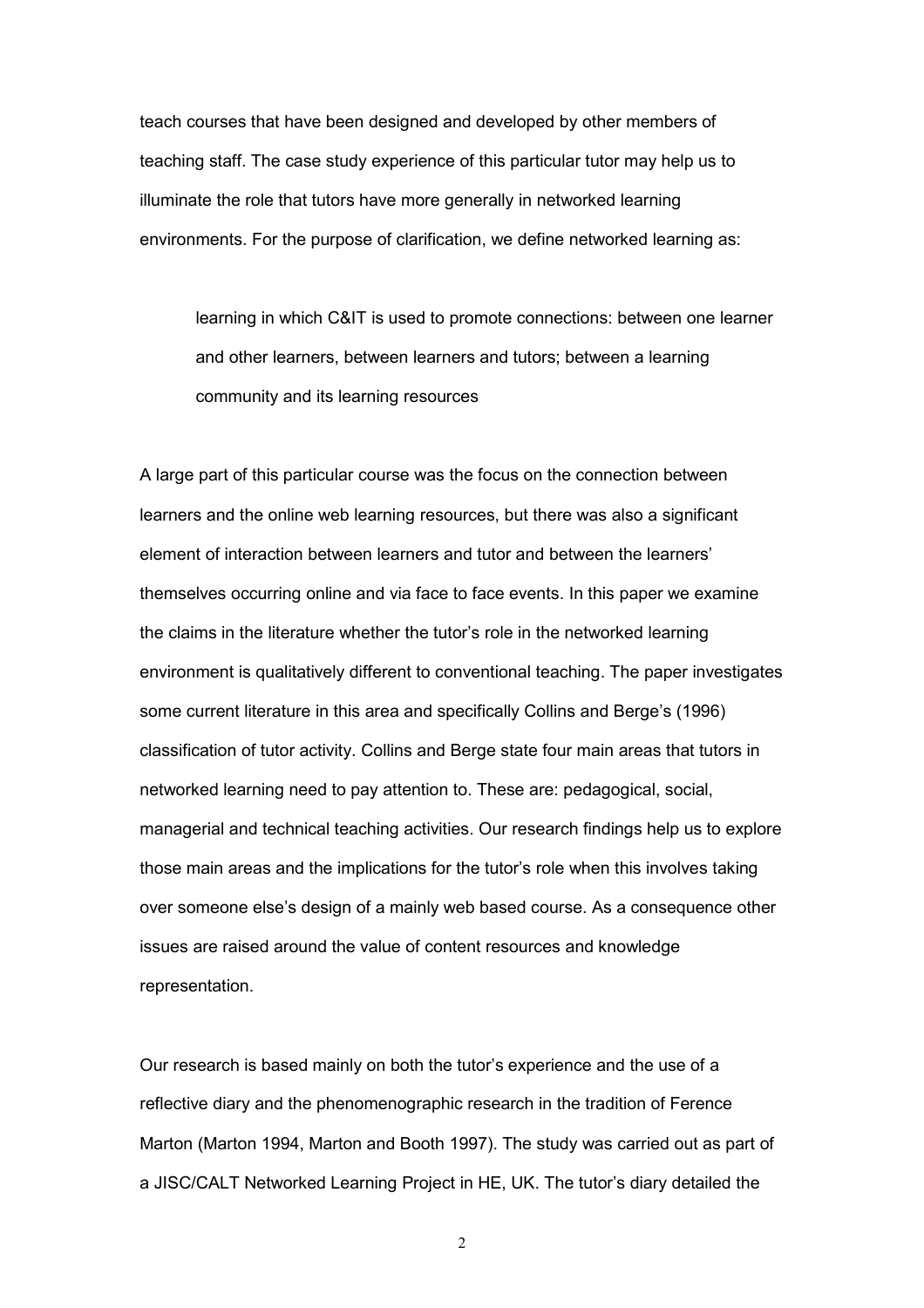tasks that arose, the reaction of the students to the module week by week and the time spent by the tutor on amendments to the module. The diary was a "vehicle for reflection" as suggested by Moon (1999), and was kept for the purpose of evaluating the module prior to redesigning it, as necessary, for the next academic year. This paper uses some edited extracts of the diary and includes a section on the tutor experiences and suggestions for future practice. The JISC/CALT project has been looking at the students' and tutors' experiences across different uses of communication and information technologies for networked learning. The collaborative research between the tutor and the researches of the JISC/CALT research project has involved bringing together the tutor's diary and her general experiences about the course and interviews with both the original designer and the current tutor of the course.

# The tutor's role in networked learning

This section examines the staff role in networked learning as it is portrayed in current literature. In broad outline the role of the educator in networked learning environments has been summarised by the idea that the educator needs to move from 'the sage on the stage to the guide on the side'. The role of the tutor in a networked learning environment tends to be that of a facilitator or moderator. Early accounts of computer conferencing emphasised this shift (see for example Kerr 1986, Feenberg 1989). In more recent years the idea has become part of what has been described as a new paradigm of teaching and learning (Mason and Kaye 1990, Harasim et al 1995, Koschmann 1996, Riegeluth 1999). The new role for the moderator/facilitator: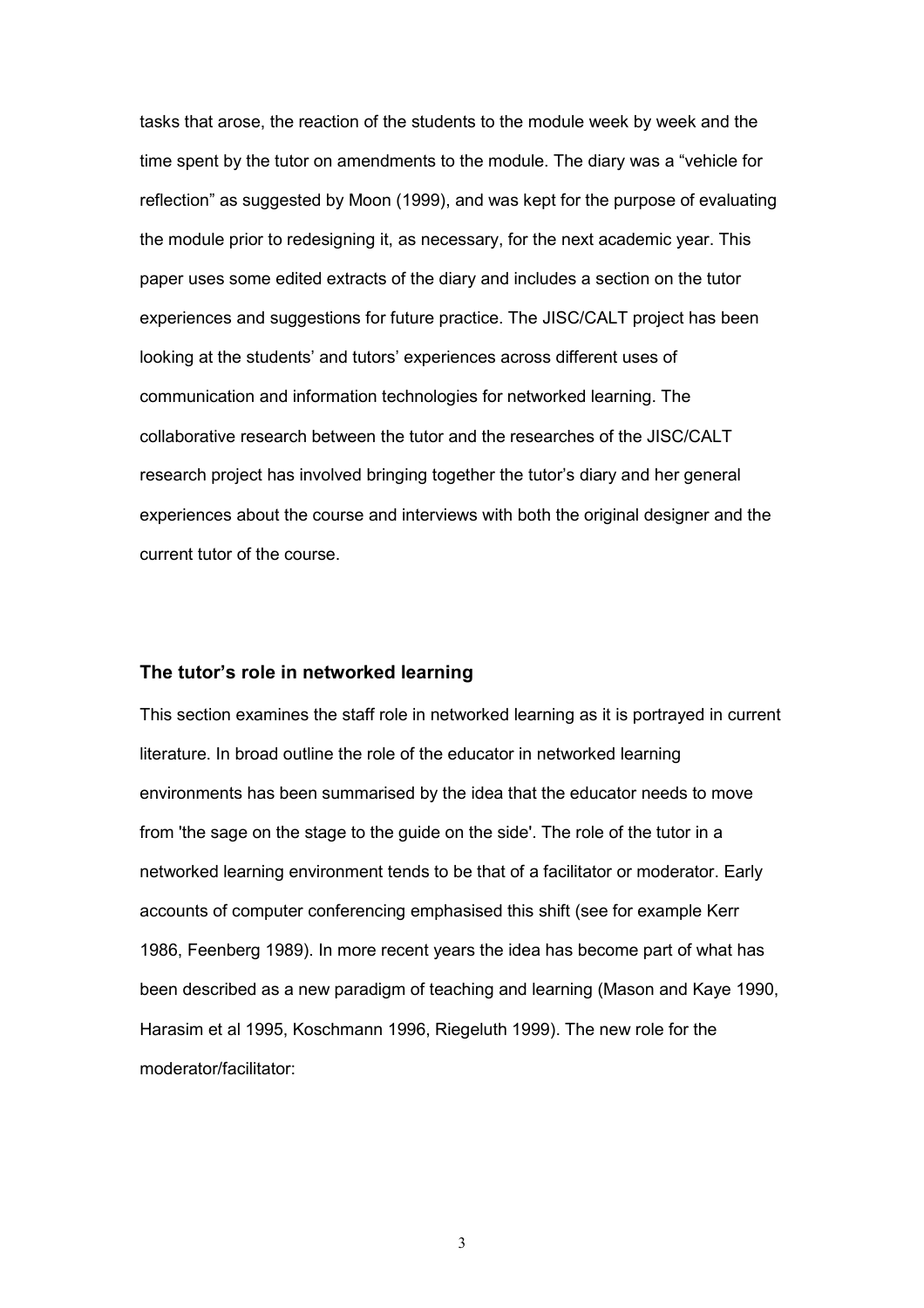"….must change from the purveyor of knowledge to instigator, promoter, coach, helper, model and guide of knowledge construction" (Jonassen 1996 p261)

Compared to other media, networked environments are said to emphasise social skills in teaching at the expense of content and personal delivery. Collins and Berge (1996), consolidating a wide range of literature, classify the tutors' role under four headings:

# • Pedagogical (intellectual; task)

Some of the most important roles of online discussion instructor/moderator/tutor revolves around their duties as an educational facilitator. The instructor contributes their special knowledge and insights and uses questions and probes for student responses that focus discussions on critical concepts, principles and skills. By modelling appropriate online behaviours, the instructor can prepare students, alone or in groups, to experience moderating the conference for themselves.

#### • Social

Creating a friendly, social environment in which learning is promoted is also essential for successful online teaching. This suggests promoting human relationships, affirming and recognising students' input; providing opportunities for students to develop a sense of group cohesiveness, maintaining the group as a unit, and in other ways helping members to work together in a mutual cause, are all critical to success of any conferencing activities.

• Managerial (organizational; procedural; administrative)

This role involves setting the agenda and pacing for the conference: the objectives of the discussion, the timetable, procedural rules and decision-making norms. Meta-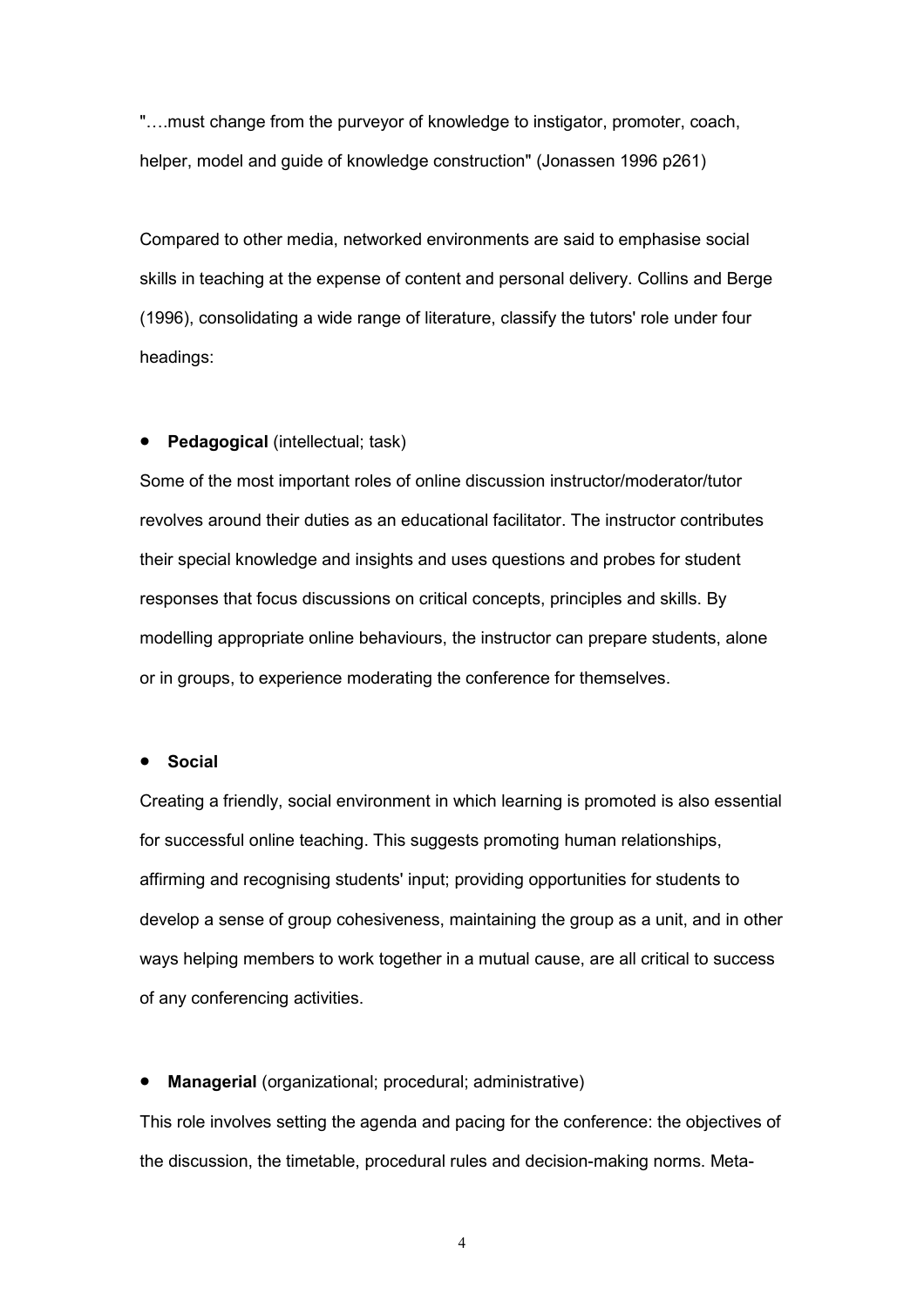comments can be used to remedy problems in context, norms or agenda, clarity, irrelevance and help participants deal with information overload. Unobtrusively managing the flow and direction of the conference discussion without stifling the participants a sine qua non of successful conference facilitation.

#### • Technical

The instructor must first him/herself become comfortable and proficient with the technology and then must ensure that participants are comfortable with the system and the software that the conference is using. The ultimate technical goal for the instructor is to make the technology transparent. When this is done, the learner may concentrate on the academic task at hand.

# Introduction to the case study

The case study was a third year course entitled Developing Systems for Teaching and Learning taught in the Information Systems Institute (ISI) at The University of Salford. This module was concerned with exploring the development of information systems for teaching and learning, and it aimed at providing the theoretical underpinning and practical experiences needed for the development of education and training systems. The original designers of the course have written a report about the course (Nicholson and Bird 1998), which outlines their reasons for adopting their particular approach to web based teaching and learning to the course design. They described the course as an answer to growing student numbers. It was also designed to cope with a changing student population that had increasing numbers of non-traditional students (Nicholson and Bird 1998). The web site was intended to provide the main medium for teaching and learning and the face-to-face lectures and seminars were to supplement or complement the main Web based material.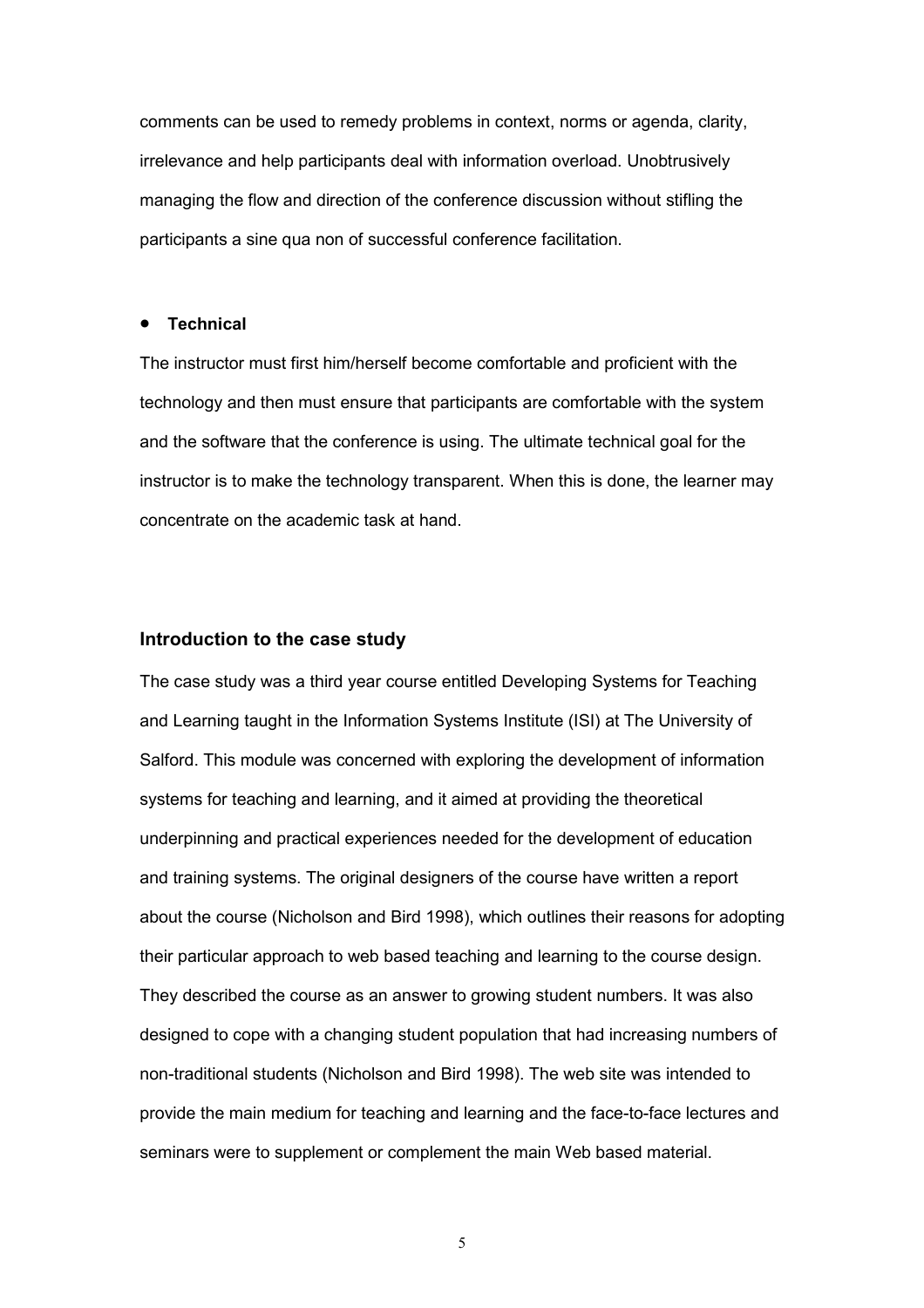Prior to the case study being undertaken, but after access had been agreed for the researchers to interview the students, both members of staff responsible for the course obtained jobs elsewhere. The new member of staff, who had been appointed on a temporary full-time contract, agreed to allow the JISC/CALT study to continue. This case study has, as a consequence of this change, the added dimension of being taught by a lecturer not responsible for the initial design. The new tutor was also new to the centre and the course subject; she had access to the online material, some other course resources and some of the journal papers written by the previous tutors. However she never had the opportunity to talk to the tutor about the course and the design itself, about his reflections and problems encountered throughout the course. She only had limited support and little time to become familiar with the web site, resources, aims, objectives and assessment procedures for the course.

The module comprised Web-based material covering educational theory and design principles. The Web site contained a freeware conferencing utility, the course administration, syllabus and assignment details, learning resources exercises and virtual spaces for the students to interact with each other and the tutor. There was a space for informal chat and a virtual seminar to discuss the course content. The virtual seminar was structured around the course into themes and one seminar space was set up for teams to give feedback to each other about their project work. The Web site also contained an archive allowing students to look at previous years' design projects.

The course had a team work component that was informed by ideas about cooperative learning. The students' experiences of this were marked by the general context of the degree structure, as the entire degree was built around teamwork. The students had broad experience of working in this way within ISI and also undertook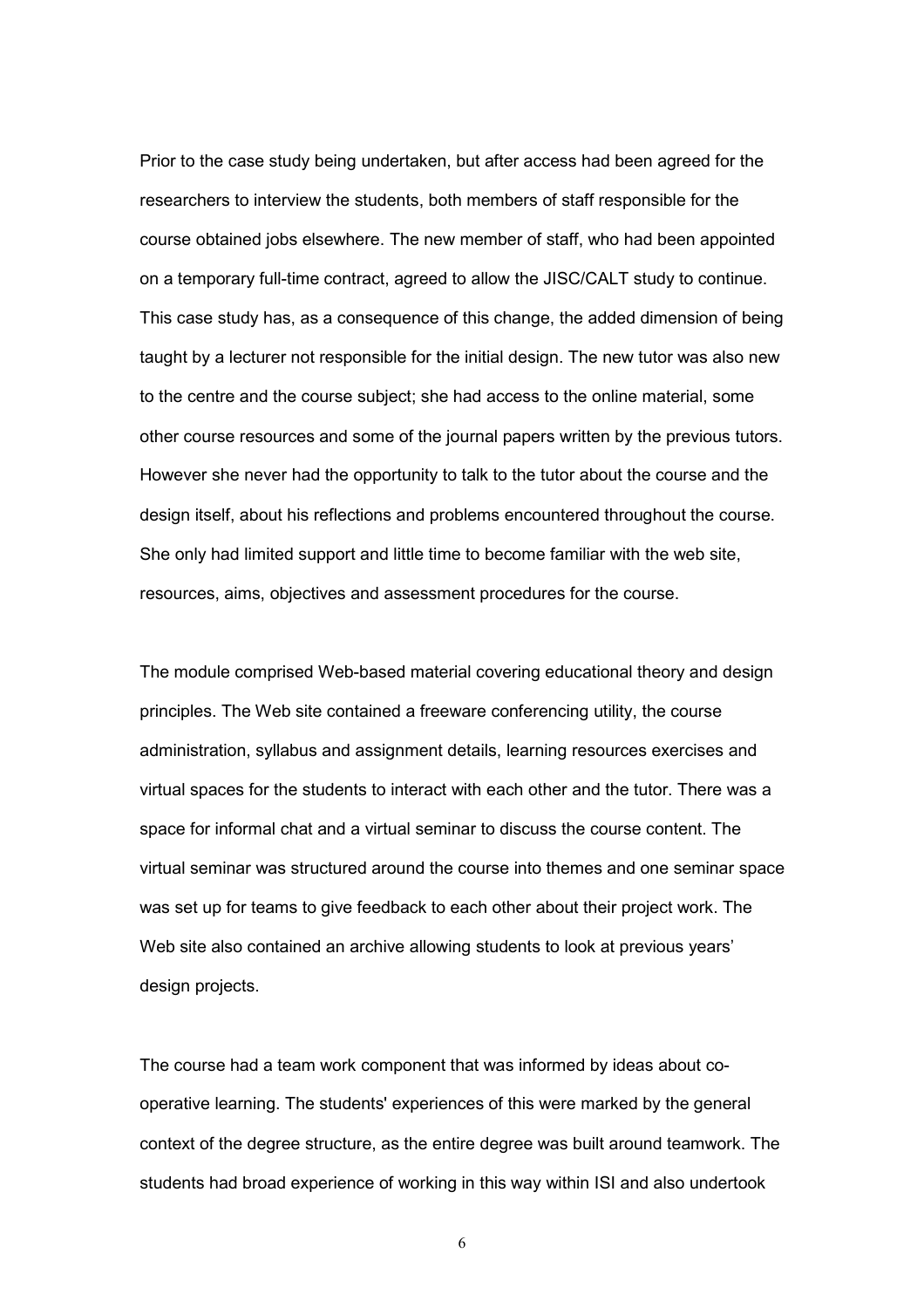'commissions' sometimes for outside bodies, in teams composed of first, second and third year students. Thus the students on this third year course were very experienced in team working in a variety of settings with a number of different team members.

Assessment consisted of five different components, the individual element comprised 20% and the teamwork element comprised 80% of the final mark. The project was the major component of the course assessment in which students in teams of five were expected to build a prototype for a Web site on a topic of their choice as a learning and instructional system. Project designs included topics such as astrology for beginners, the basics of guitar playing, how to up grade and maintain a PC, etc. Each team was also expected to describe the design, purpose and intention of their Web site and to provide feedback to the other teams on their project proposals. The marking scheme contained an element of self and peer assessment. Within teams individuals were peer assessed by the members of their own team. Team projects were assessed anonymously by the other teams and the tutor collated these marks which were used to moderate the final mark which was determined by the tutor.

# Implications for the networked learning tutor

In the context of this particular course and situation we explore how Collins and Berge's (1996) classification of the different activities that a tutor should take into account, i.e: pedagogical, social, managerial and technical, apply to this tutor's experience.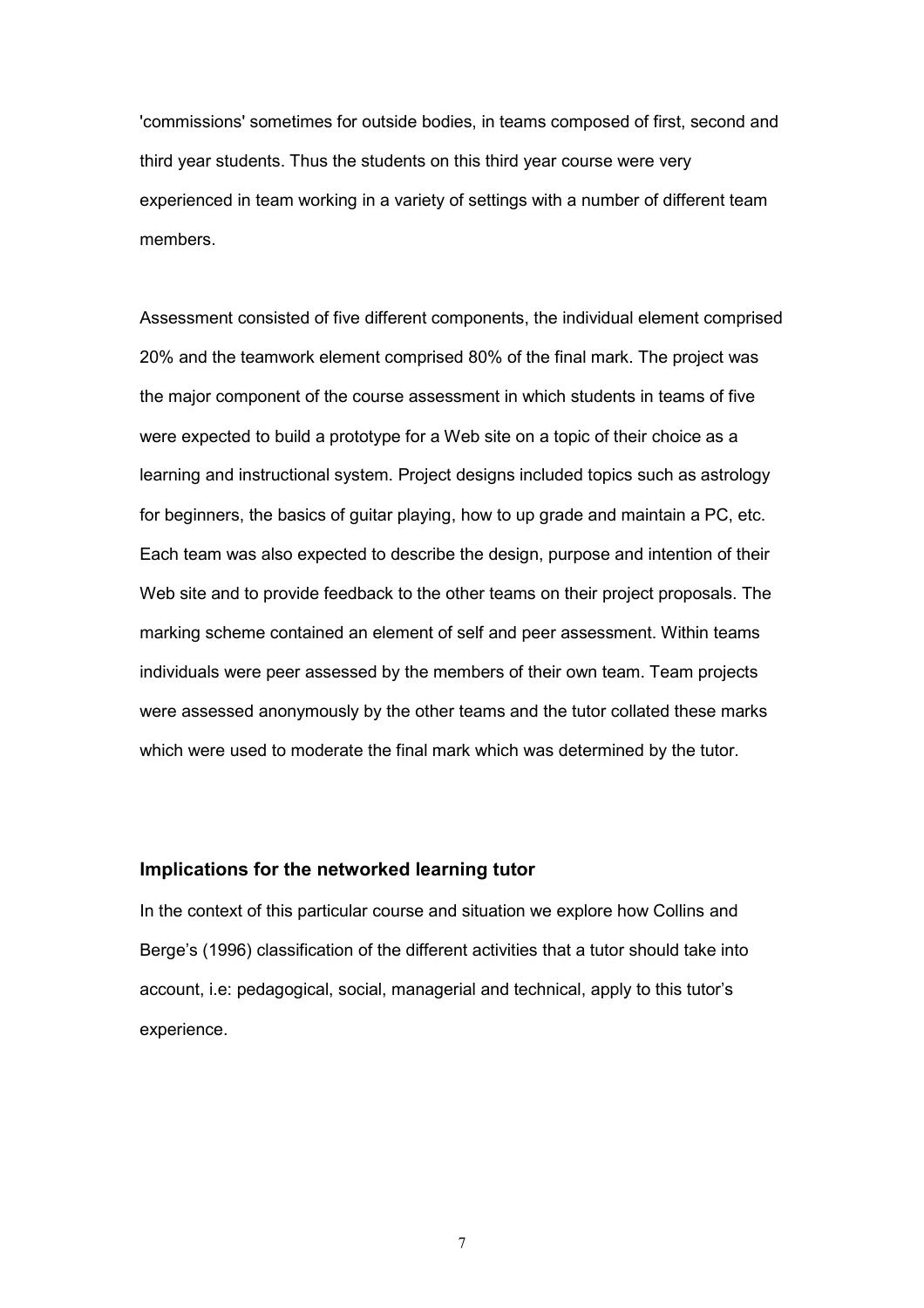#### • Managerial and Technical issues

When the tutor described her experience her main focus was on the managerial and technical issues that she had to deal with before the course started. She commented that in the same way that developing an online course requires considerable input 'up front' updating an existing course also requires a great deal of input before the course is used. Compared to a lecture based course, she did not have to write or adapt lecture material, but simply familiarise herself with the published content material. The following text (in Courier new font) is an edited version of the thoughts and reflections on this from the tutor's diary:

The structure of the course in terms of assessment dates, and progress through the material needed to be sorted before going live. Unlike a lecture-based course there is no option to sort out dates and material as the course progressed. This took 16 hours before it started plus the reading to familiarise myself with the course material. This was quite time consuming as I read it online as the students will need to. At the beginning I assumed that I would be able to read up again on each section just before the students were programmed to get there. The 35 hours were on top of the 2 hours allocated each week for lectures, tutorials or seeing students about their work. This time probably represents about the same time as would be spent on a traditional lecture based course, so there was little saving through the module being online. (tutor's diary)

A crucial element that we have identified, as indicated below in the tutor's quotation from the interview, is the fact that time pressure was a main constraint to redesigning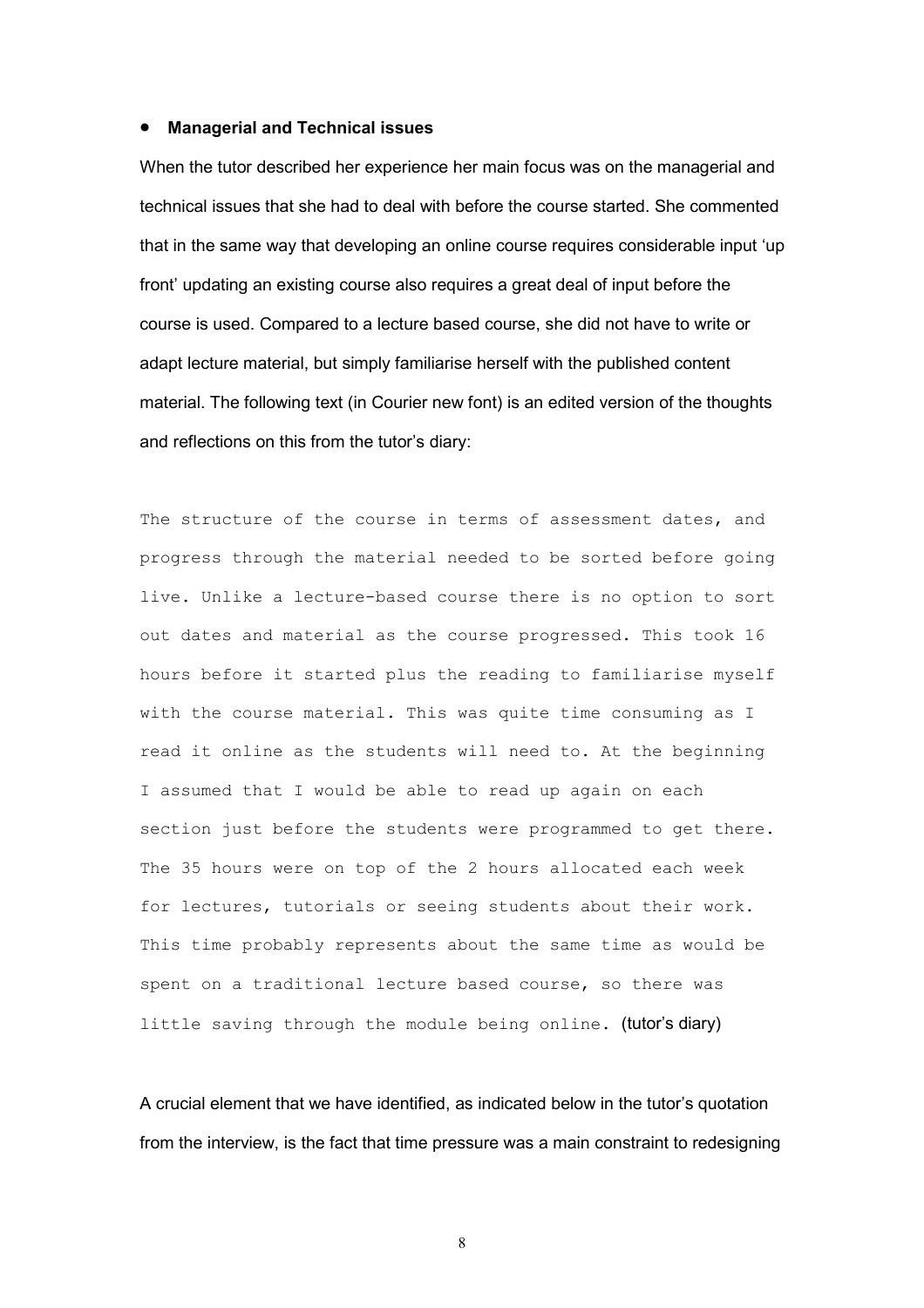the course content before the course started. This means that the tutor had to take the course content at face value, and try to amend/change it throughout the course.

"So as well as doing two full modules I was then going to do six weeks of this which brought me right up to Easter so the time pressure got worse actually, I wasn't able to look at the site, spend any time on it basically, I was fire-fighting from then on." (tutor's interview)

If we think of taking over a conventional teaching course, we find that the tutor has more flexibility to change the content of the course before each class, he/she can prepare a new set of slides the night before if he/she wishes to do so. Instead in a Web based course in which all the learning resources are available to the students from day one, the tutor lacks flexibility. Given the time constraints, she had no time to do any major changes to the course content and overall design, apart from updating the sections on course administration. This means that in this case the tutor took over the pedagogical design at face value and hoped to be able to redesign it as the course progressed over the weeks. Interestingly the tutor had also taken over a conventional lecturing course on Systems Design, the comparison of which shed light to the differences in tutor role in this medium. As the tutor said during the interview:

"Um it's probably easier to pick up a load of acetates and be able to deliver a fifty minute lecture than it is to read through Web materials and think of some tutorial sessions that you should prepare with them….by contrast we have here something that all the course materials was there at the beginning, actually yes the big difference is that I prepared material as I went along for the hour lectures, so at the beginning I'd only done three weeks lecture notes, then I sort of carried on and I was preparing stuff as I went along….it was easier because nothing was set in stone from the beginning" (tutor's interview)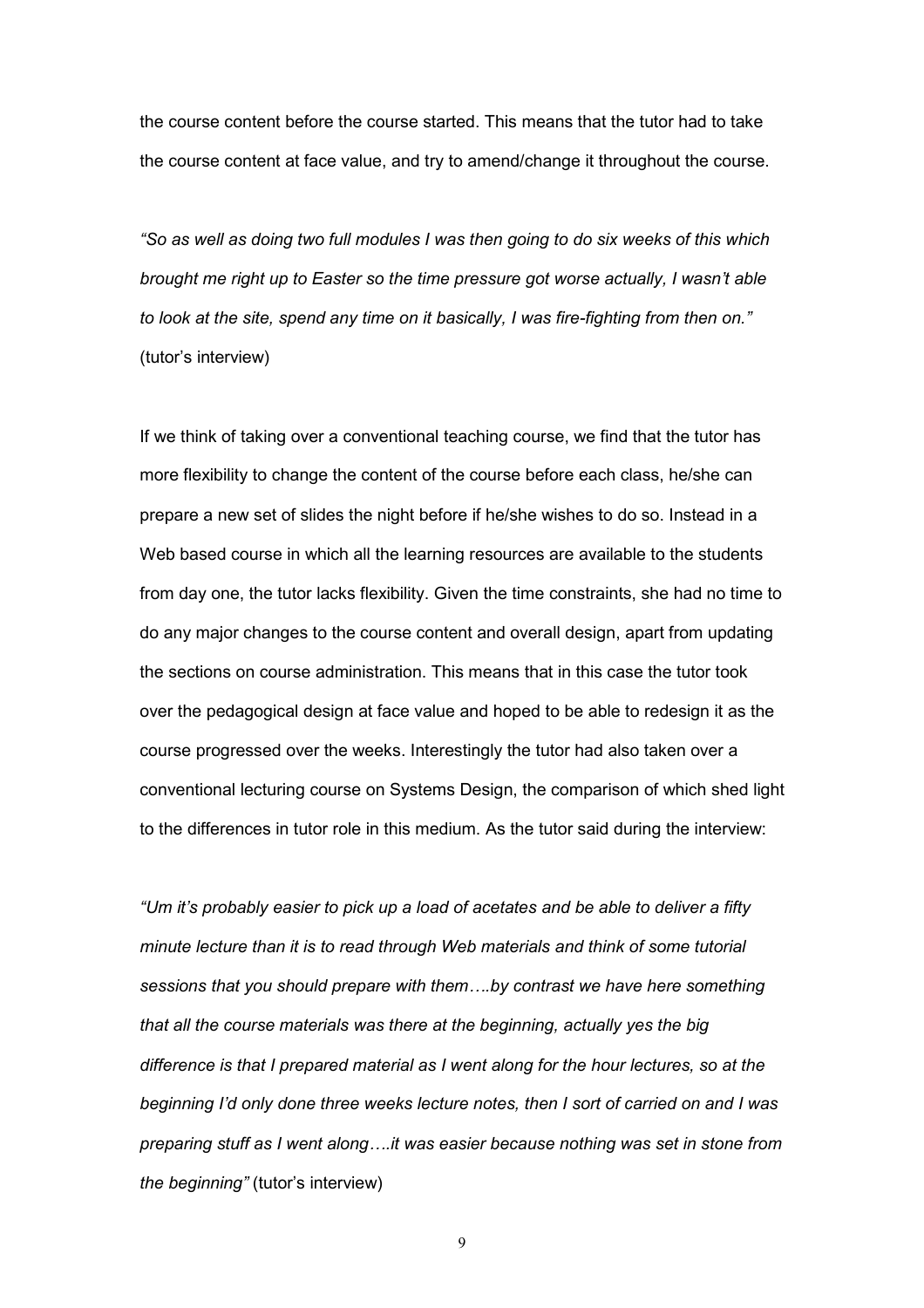The 'set in stone' analogy is revealing here as it points out that taking over the networked learning course implied taking over, at least temporarily, the previous tutor's representation of knowledge and his personal understanding of the students' intended learning experience. Interestingly as the course progressed the tutor became more aware of how the material had been presented and she perceived mismatches between aims, objectives and assessment. This was also exacerbated by the lack of a course design documentation and specification up front. In addition she saw herself having to understand and internalise the content at the same time.

"Not having done the course or knew what it was all about before, I was actually try to read the material online at the same time as trying to update things….But there was no material there that directed you to what was on the site, I had to map it out myself and that's one criticism of the site that I don't think it's very clearly mapped and the students have said that when they've done the personal reflection at the end of the course, that they thought in cases it was very messy and they didn't know where they were. So that's one thing that needs altering." (tutor's interview)

This indicates that because in a Web based course the content is 'set in stone', the online tutor has less flexibility, at least at the beginning, to readapt the Web site. Moreover, as the tutor was trying to make sense herself of how the course content had been presented, given the time constrains and other work pressures, this also caused some anxiety. She described the whole experience as feeling "fire-fighting from then on" once the courses started, trying to catch up particularly with the redesign of the networked learning course. This emphasises the importance of well structured web page and smooth navigation to both the tutor and the students.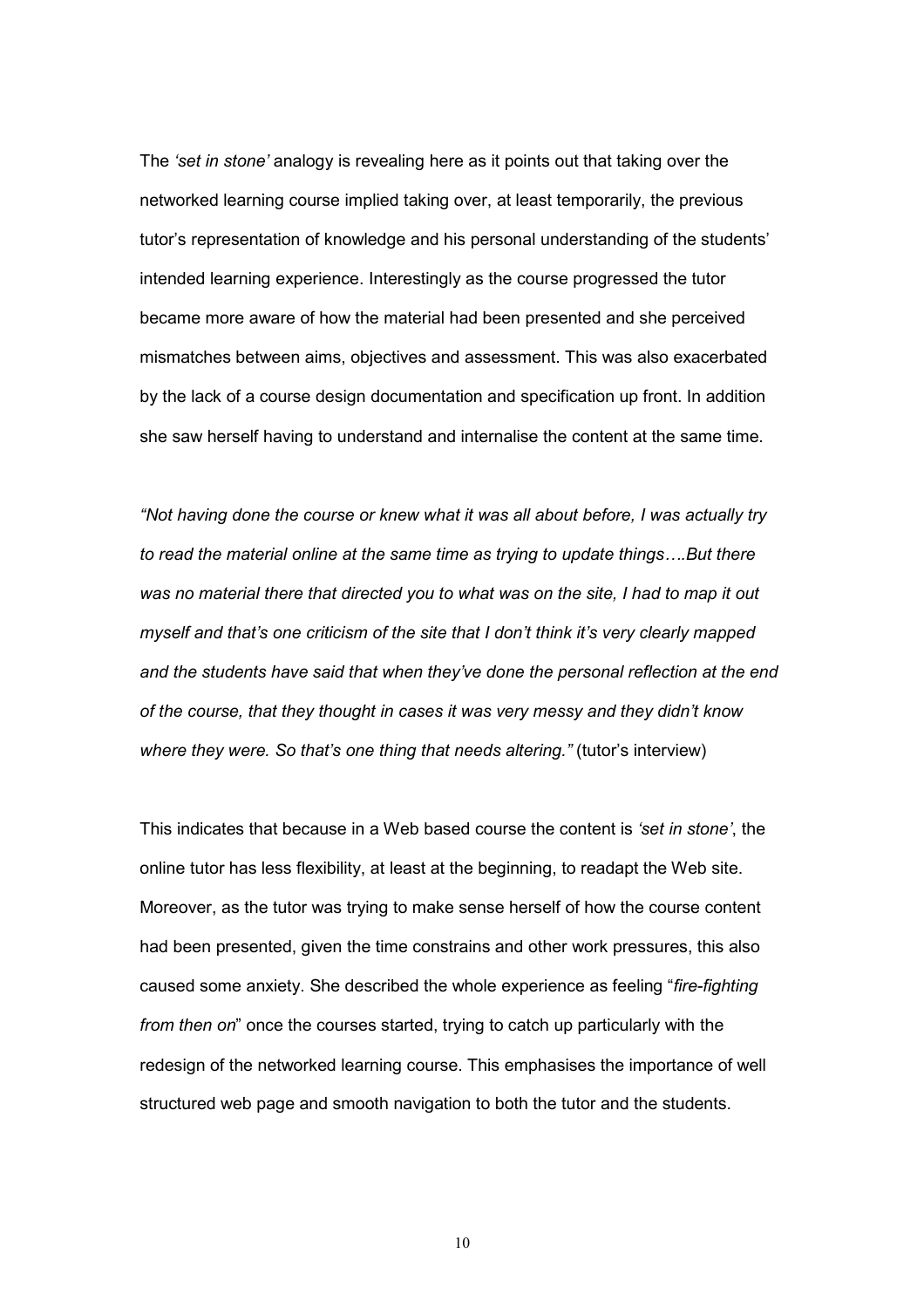"As a teacher I felt that I was perhaps letting the students down a little bit in that I wasn't always able to get back to them immediately with an answer to a questions, assignments took me a little bit longer to mark because I was trying to figure out how to mark them, so I do feel I let the students down a little bit in a way erm but at the end of the day most of them appreciated that I was under pressure and taking the course on face value they actually enjoyed what they did in the course, so that negated any criticism of my management of it. So in the end it wasn't too bad but I feel I could have done it a lot better given a little bit more time" (tutor's interview)

The light of this experience seems to indicate that because of time pressure, the tutor could only pay attention to two immediate priorities: the managerial and the technical. This is not to say that she did not consider, think or care about the pedagogical and social implications of the course.

• Pedagogical and Social issues: the importance of face to face tutorials Given the time pressures on redesigning the course content and the general Web site, the tutor found that doing regular face to face seminars could compensate for the lack of time that she had to amend the site and resource material in a way that would better represent her educational view of the course and teaching style.

"The only way I could alter anything is to actually put in a tutorial, actually prepare some material that filled in the gaps and presented it at a tutorial session/face to face session as an extra which I did…in terms of the degree qualification you are trying to get the students to think about things, compare, contrast and delve a little deeper into some of the things, where as the material online is a very superficial look at theory, you either take it that it's there so it must be fact, a bit like reading it from a book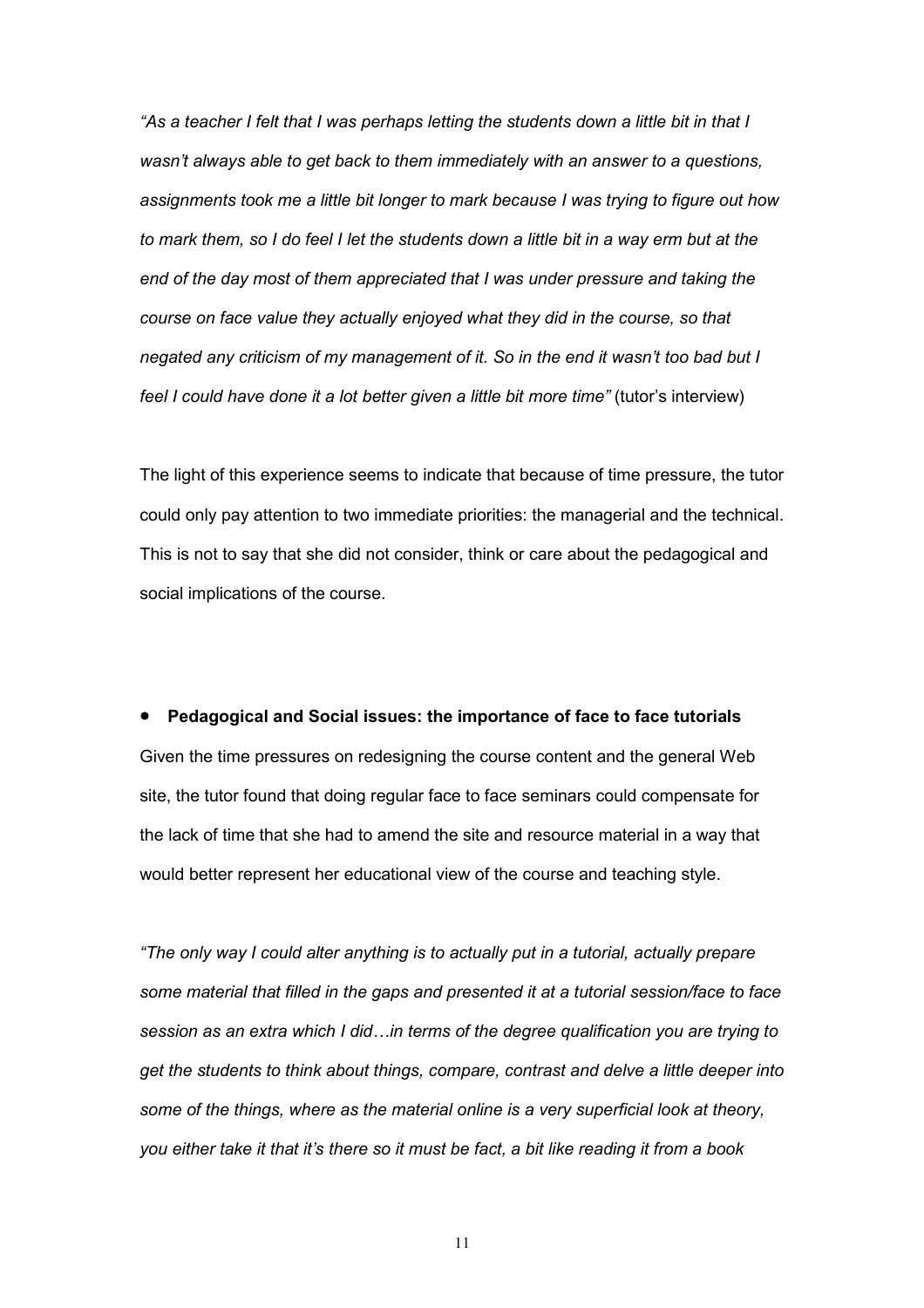….so the face to face tutorial is the only opportunity to actually discuss any of those, 'now do you think it is right or are there not occasions where this theory might be slightly wrong?' " (tutor's interview)

This raises the issue that the course content and delivery style was very personal and unique to the previous tutor. In other words the Web site and the choice of content represents the tutor's design and representation of knowledge and arguably not that of the student. Conversely we could suggest that in a text based computer conferencing environment, the opportunities for sharing and building on the students' as well as the tutor' s previous experiences and knowledge, do not as clearly overemphasise only the tutor's view of the world and representation of knowledge. It appears that in this type of course the role of the tutor is also perceived by the students to be that of the 'subject expert'. Not surprisingly the new tutor found herself in a situation of both trying to comprehend someone else's design rationale and become acquainted with the course content. It appears to us that the face to face tutorials provided the means to bridge the gap of mutual understanding between the interpretation of the tutor of the course content and that of the students. However it is worth noting that a truly online module would pose difficulties in this respect. The ability to generate reflection from students is an important part of learning, which as Gilly Salmon notes (Salmon 2000) is a different tutor role online to that for a face to face environment. A virtual seminar potentially enables this sort of discussion but it requires tutorial facilitation to elicit meaningful reflection.

A true online course would of course have no tutorials, and some students were happy with this arrangement, whereas others liked to have a regular weekly contact time. It would be wrong to present material which those who did not want to come would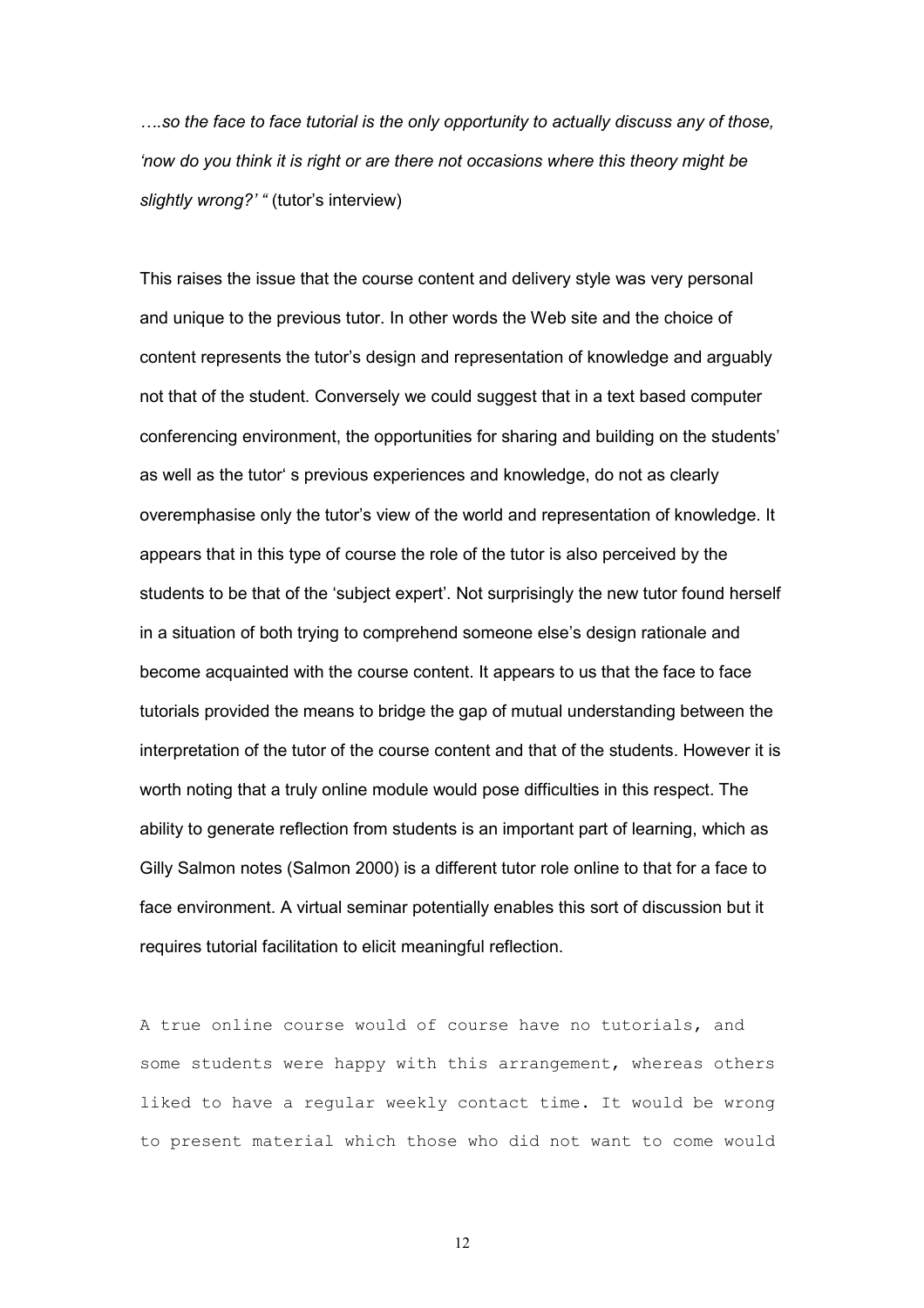miss out on, as attendance was not stipulated on this module, except for certain sessions. (tutor's diary)

Indeed the difficulty was to offer equal access to content material and information on the course to all the students, given that online provision might offer a choice for students. However the majority of students attended the tutorials though these were not explicitly compulsory. Hence our interpretation that the face to face tutorials provided the means to check understanding with the students. They were a way of making sense of the content and the course objectives. We can argue that it also was an opportunity for the students to socialise as a class, to see each other and discuss issues as a whole group. This could have provided the way to include the pedagogical and the social activities. The use of the virtual seminar was so patchy that the tutor found it difficult to check understanding from the postings made. The questions posed to the virtual seminar needed to have clear objectives for them to form the basis of a useful discussion. In addition both the face to face tutorials and the fact that students saw each other regularly for their project work meetings also hindered the students active participation in the virtual seminar.

## Tutor's experience and suggestions for future practice

In detailing such an account of progress regularly using a reflective diary it is possible to have a more objective view of the module. It was possible to identify patterns in the need to perform some tasks and to list these tasks in the form of a checklist for completion the next time the module is run. Reflection enabled by keeping the diary also proved invaluable for comparing the work involved in running this online module with that involved in running a traditional lecture-based module.

The problems encountered whilst updating the module were: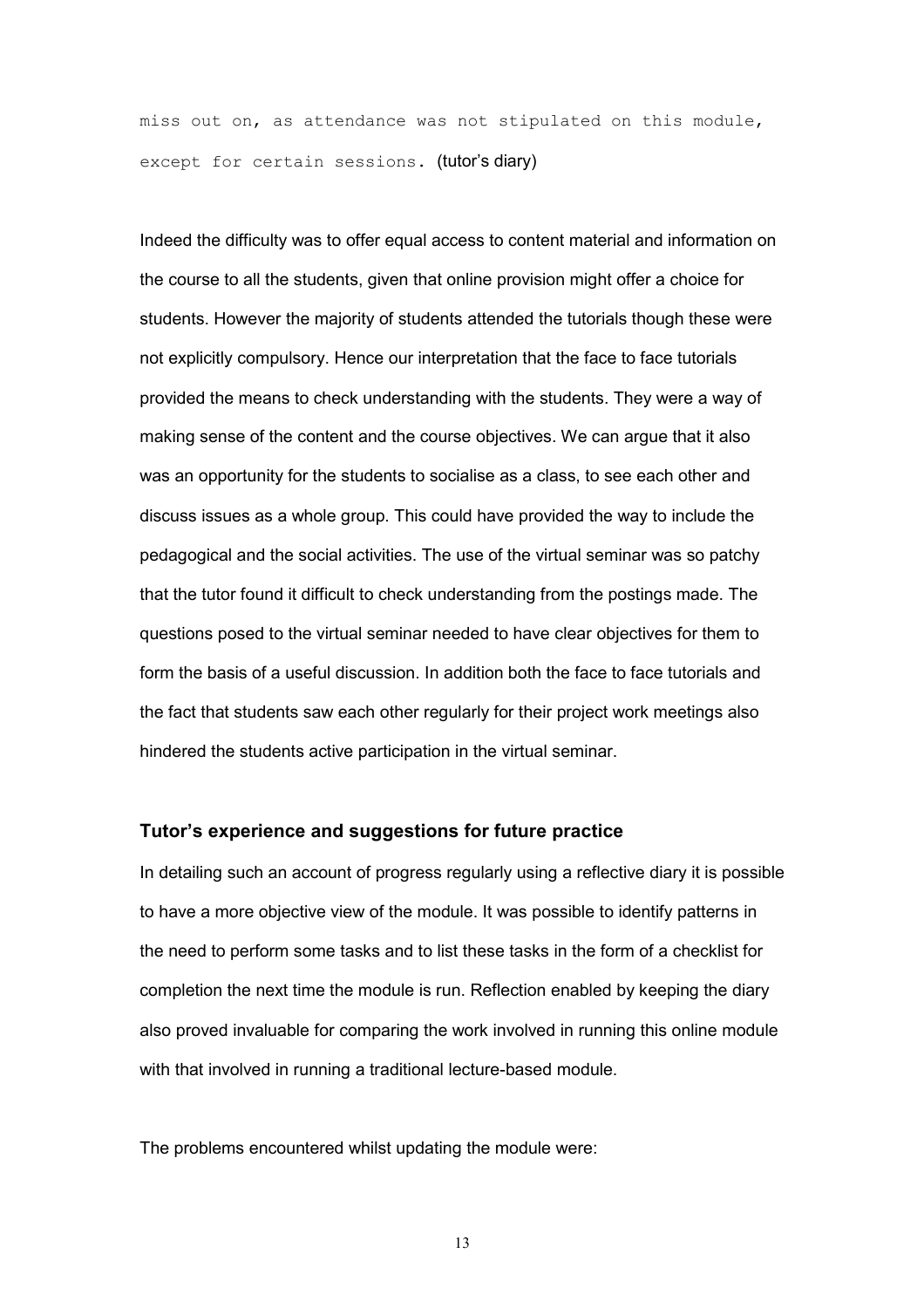- Learning the Web development tool Dreamweaver
- Understanding the rationale for the assessments and the marking schemes
- Finding the individual web pages for alteration
- Planning appropriate topics for tutorials

The tasks needing completing before the module commenced included:

- Altering all references to dates for lectures and tutorials
- Changing module leader contact details
- Clearing out the previous cohort's virtual conference contributions
- Moving the previous cohort's team work to an archive
- Becoming familiar with the learning material

The technical difficulties meant that the tutor was unable to devote as much attention to the pedagogical and social areas of the module. It was found that more than 16 hours were devoted to making technical alterations before the module started, followed by over 35 hours as the module was running. These times were in addition to the allotted tutorial times each week. Ideally the module should be technically complete prior to commencement to enable the tutor to concentrate on pedagogical and social issues as the module is running.

As a result of the tutor's experiences a list of suggestions for designing online courses is presented:

- Keep timetable elements in a limited number of pages, which are documented
- Ensure there is good documentation with answers to exercises and MCQs (Multiple Choice Questions)
- There should be a clear map or outline with navigation between pages
- Ensure discussion topics have clear objectives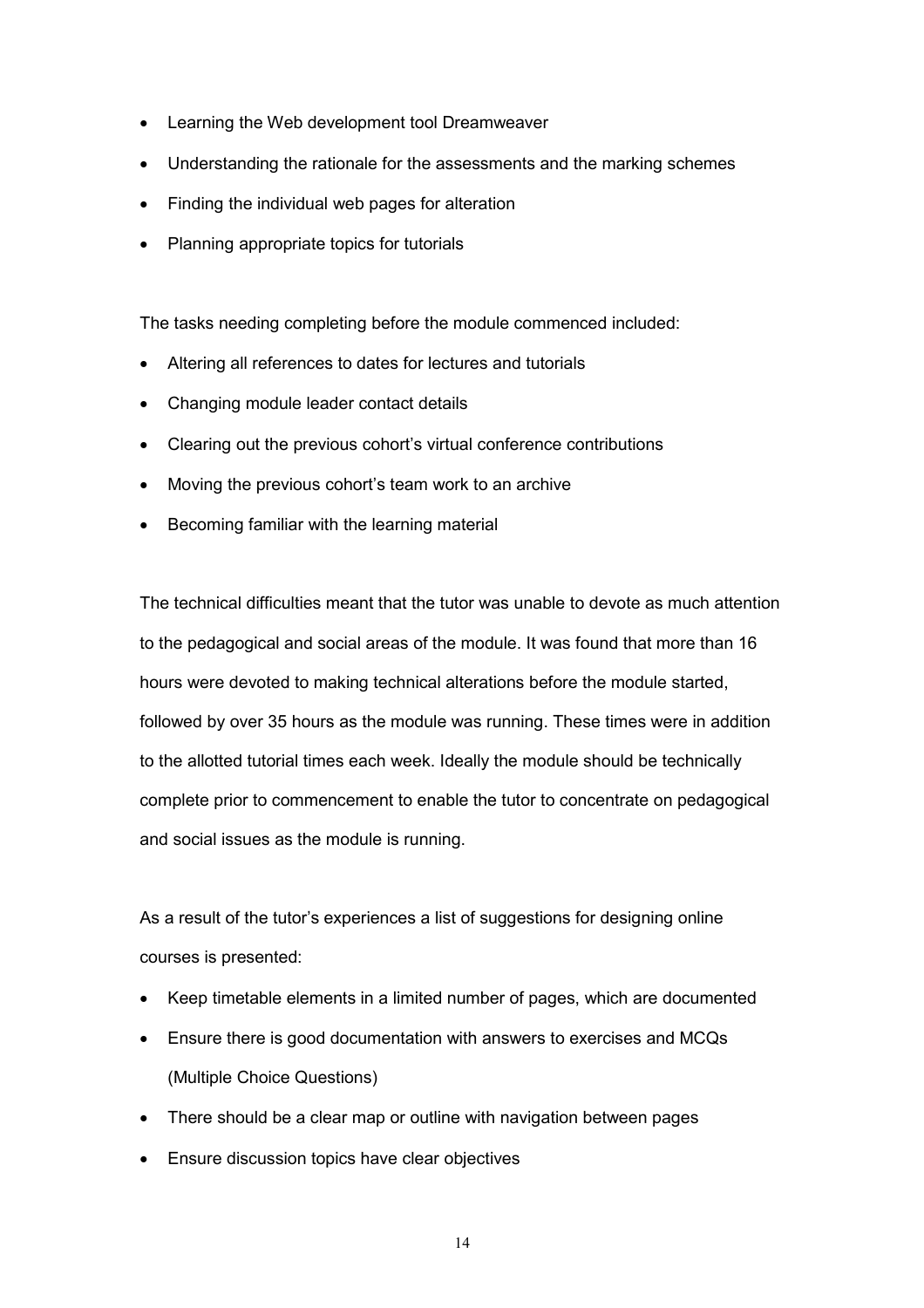• Be rigorous when defining assignment specifications with marking schemes

## Discussion and conclusion

If we think of the implications for the tutor's role in this situation, it is important to be aware of time pressure and lack of course design documentation and specification and how this may affect the order of the priorities that we need to pay attention to as tutors. In this particular case the order of activities that the tutor had to take into account - given the time pressures - clearly prioritised the technical and managerial, over the pedagogical and social; which according to Collins and Berge's (1996) classification of tutor activity, are the two first priories in the networked learning environment.

It appears that the literature on the tutor's role and activities in a networked learning environment refer more widely to CMC (computer mediated communication) however when addressing a web resource based course we have found that other implications for the tutor arise. The study we have made of a Web based course might suggest that the role of the tutor is not only that of the moderator/facilitator/guide, but also that of the subject expert. This is clearly reflected on the content materials and resources developed by the tutor and in turn in the overall design of the course.

This case study illustrates that design encapsulates an individual or individuals' view of knowledge and understanding of the students' learning experience. We have explored elsewhere the practitioners' accounts of design in networked learning and how the design process and outcome is informed by assumptions about the nature of learning and the learning process (Jones and Asensio 2000). This case study brings about an added understanding of design itself. Taking over someone else's design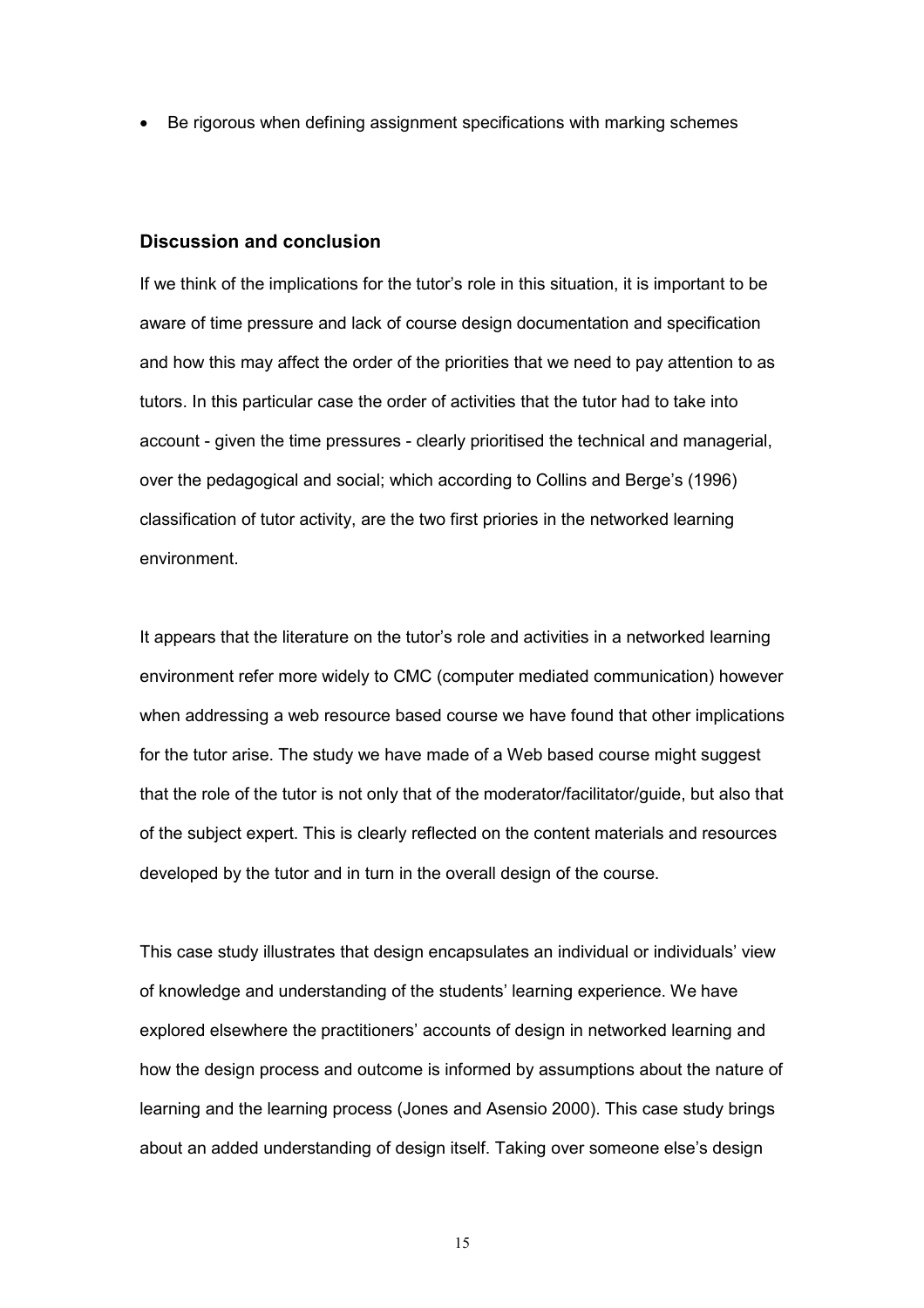implies taking over someone else's representation of knowledge, this is exemplified here by the tutor's experience on having to familiarise herself with the course design and content.

In this situation it also appears that the face to face tutorials were a way to embed the pedagogical and the social. Interestingly the students in the course did not report to have been directly affected by the tutor being new to the course and found the tutorials useful. This supports the belief that the value was not the content alone, but how it was managed by the tutor and used by the students. This raises the issue whether the added value of the course is not the stated content in itself (which is only a partial and personal representation) but the input of the teacher that is taking over the course and the student's approach to the course material. Clearly face to face tutorials are not always possible in the networked learning environment and the increasing demand to provide flexible and open access to a global student market may hinder face to face contact. The danger is that increasing number of tutors in HE may be in a similar situation in the future, and that time constraints may adversely affect the more pedagogical and social aspects of the teaching activity.

## Acknowledgement

This work was part-funded by a grant from the Committee on Awareness, Liaison and Training of JISC (the Joint Information Systems Committee of the UK higher education funding councils). The views expressed here are not necessarily those of JISC or CALT. Further information about the project can be obtained from the project's Web site (http://csalt.lancs.ac.uk/jisc/). We would like to thank the previous tutor in the course and all those students that took part in the interviews. We would like to acknowledge the contributions of other members of the project team: Peter Goodyear, Vivien Hodgson, Christine Steeples, Susan Armitage, Mark Bryson,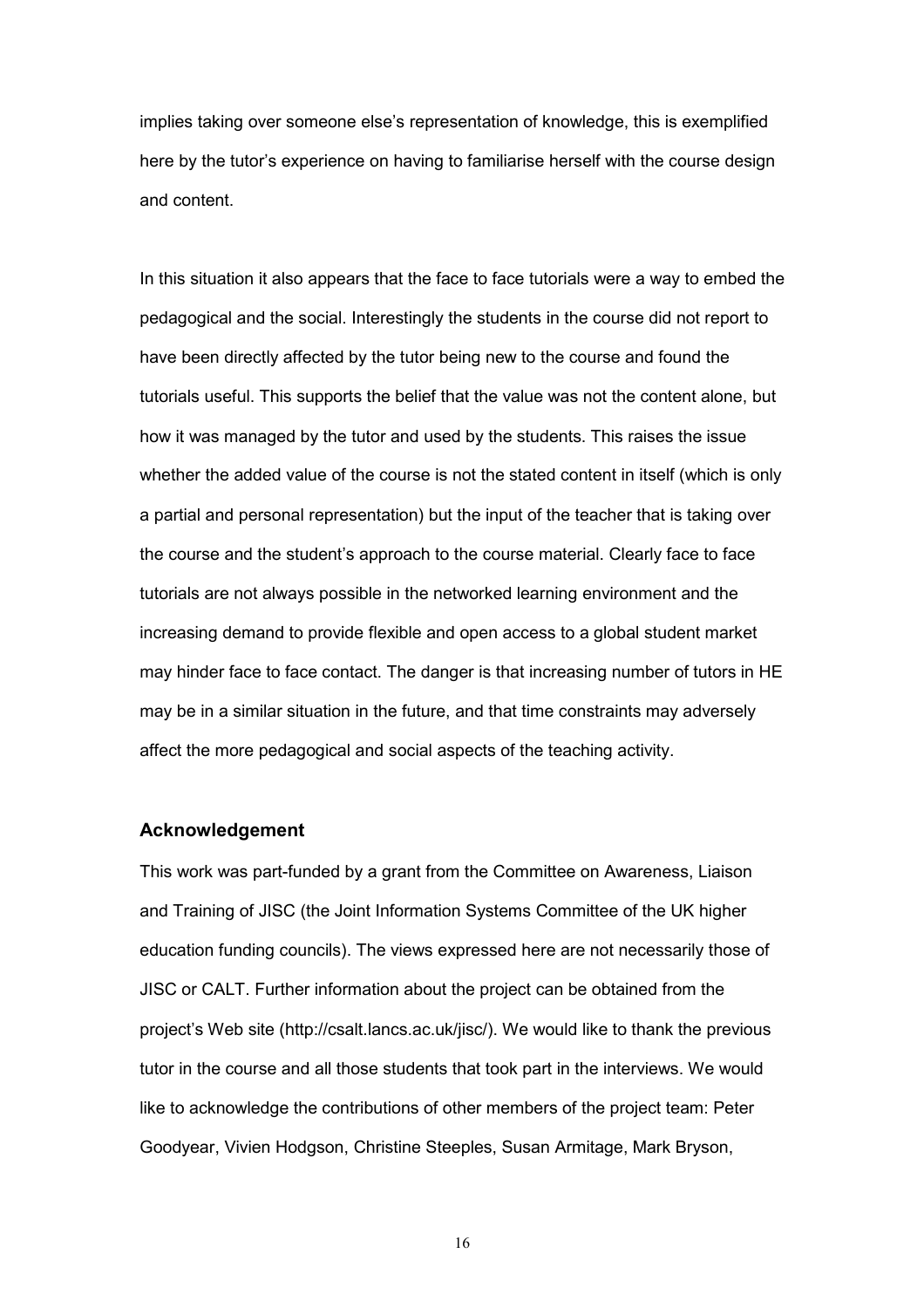Michael O'Donoghue and David Hutchison. Finally we would like to thank the two anonymous reviewers and to Clive Young for their helpful comments.

#### Bibliography

Collins, M. and Berge, Z. (1996) Facilitating interaction in computer mediated on-line courses. On line at http://emoderators.com/moderators/flcc.html

Feenberg, A. (1989) The written world: on the theory and poractice of computer conferencing In Mason, R. and Kaye, A. (Eds) Mindweave: Communications, Computers, and Distance Education, Oxford: Pergamon Press. Out of print but available on-line at http://www-icdl.open.ac.uk/mindweave/mindweave.html

Harasim, L., Hiltz, S.R., Teles, L. and Turoff, M. (1995). Learning Networks: A Field guide to Teaching and Learning Online. Cambridge, MA.: MIT Press.

Jonassen, D. H. (1996), Computers in the Classroom: Mindtools for Critical Thinking, Englewood Cliffs, NJ: Merrill, Prentice Hall.

Jones, C and Asensio, M (2000) "Designs for Networked Learning: a phenomenographic investigation of practitioners' accounts of design". (To be published in an edited collection, Springer Verlag, 2001)

Kerr, E (1986), Electronic leadership: a guide to moderating on-line conferences, IEEE Transactions on Professional Communications, PC, 29 (1), 12-18.

Koschmann, T. (Ed.). (1996). CSCL: Theory and Practice of an Emerging Paradigm. Mahwah, NJ.: Lawrence Erlbaum Associates.